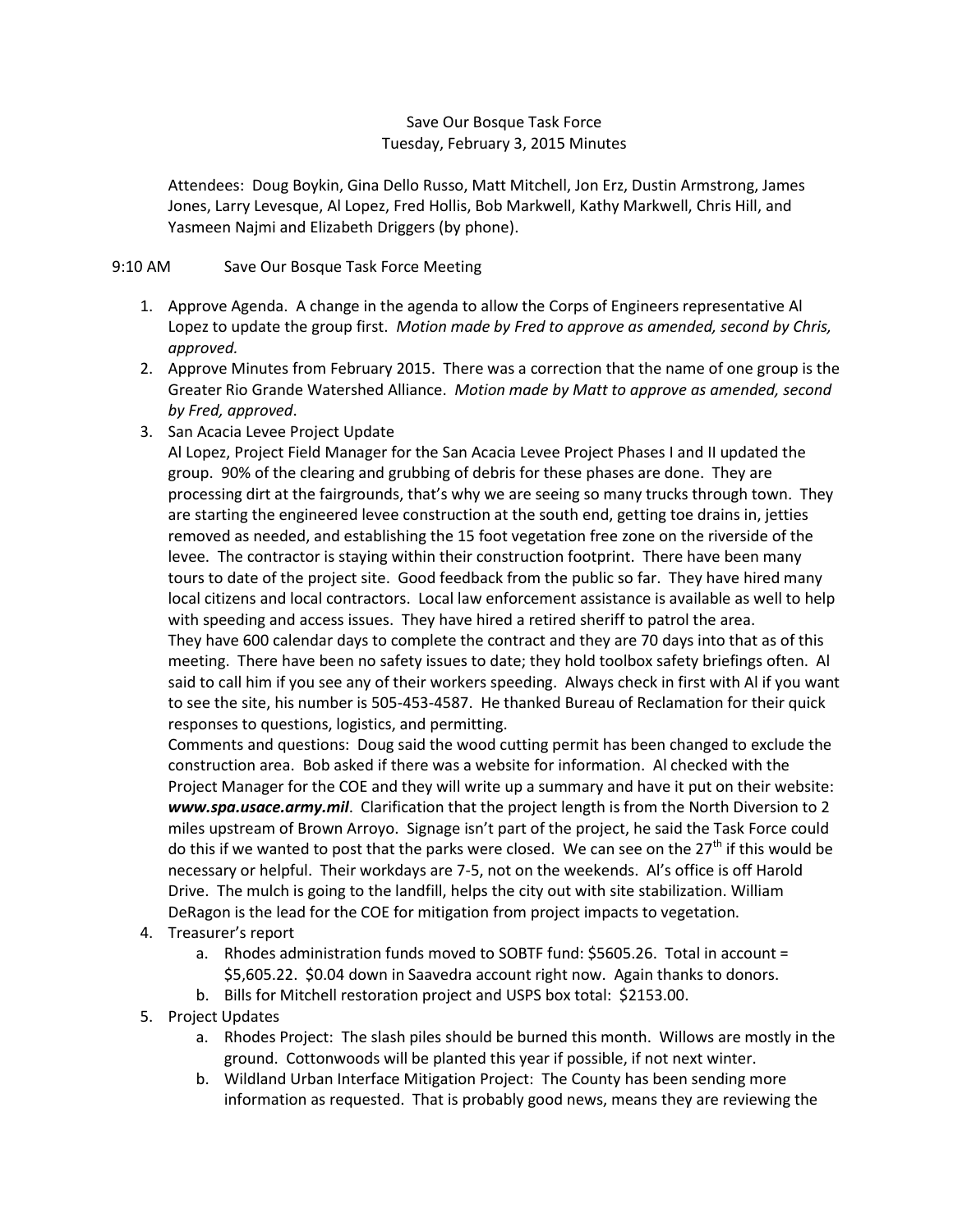grant proposal now. Reminder: Now is the time to start working towards a supplemental grant for the northern part of the county around Bernardo. Fred suggested they start meeting next spring to discuss that area's potential work and the County will be sending in this year's letter of intent to submit a proposal by May.

- c. Partners for Fish & Wildlife Program: nothing to report.
- d. Riverine Parks/SNA: Socorro Nature Area (BLM)
	- Bob suggested some pea gravel or other stabilization material for the trail. Possibly the Corps of Engineers could supply with leftover levee material. The Inmate Work Crew is done with Unit 2 (Otero Street to the North Diversion) initial clearing. Next time they come out they will start in Unit 3 (Hope Farm to Brown Arroyo) with an additional \$30,000 in funding now available through 2015. MRGCD could put some dollars into the IWC project this year as well. Doug reminded us that a new work plan with signatures is needed for the River Parks.
- e. Healthy Kids Socorro: nothing to report.
- f. Other Projects: 1) Department of Agriculture, NMSU, and Homeland Security/Border Defense (Jessica Smith is the local contact) is leading a collaborative effort to address Drought in Socorro County. An informational meeting is set up for February 26 at the County Annex building. Matt and Gina were requested to represent the Task Force at this first meeting. 2) Fred suggested the Task Force prepare a proposal and presentation for the Socorro County Commissioners requesting funding assistance for some of our projects. **Follow up: Fred and Gina met with Delilah Walsh, County Manager and she suggested we prepare a packet to go in for the FY 2016 budget.** Matt submitted the request for \$2500 in funding from Walmart which now goes to the corporate offices instead of being handled locally. This funding would go to our future trash pickup days and could assist with bus scholarships for Bosque Conservation Days. County has hired a grant writer who can help with our efforts. 3) Elizabeth Driggers from Senator Udall's office said his office can help with finding funding sources if we work up a scope of work and designate a fiscal lead. Maybe some of the COE mitigation projects could be expanded with this funding or more of the clearing between the levee and the river along the levee footprint length could be found. MRGCD could possibly cost share on this.
- *6.* Website update please send pictures of projects to Nick and Gina to organize for Bear and the website. The appreciation paragraph for Priscilla has been sent to Bear. Looking for a picture of her to include, Dustin thinks he may have a good one.
- 7. Calendar: Next meeting is March 3, 2015. The Tamarisk Coalition meeting will be held in Albuquerque in 2015, February  $10^{th} - 12^{th}$ . The Drought Response workshop is February 26, and the San Acacia Levee Project tour is February 27.
- 8. Other agenda items: 1) It was suggested that we have a yearly award for citizen involvement in the Task Force. Follow up with this next meeting. 2) A new project area, the Ingalls property, has been identified and many of you may remember that it was one of the Conceptual Restoration Plan's priority sites because it is a historic wetland. Representing the Task Force, Gina has been introducing the family to conservation and restoration projects in the area, landowners we work with, and some ideas for their property. 3) Reclamation has work going at the San Acacia Diversion Dam to protect the river right bank. They have finished mowing the LFCC in the levee project area and worked north to the SNA on one side. They are now working in the Fort Craig area of the LFCC. Next up is the San Juan Drain. The County and Reclamation will be getting together on a possible project in the Rio Puerco area. Work could be on federal